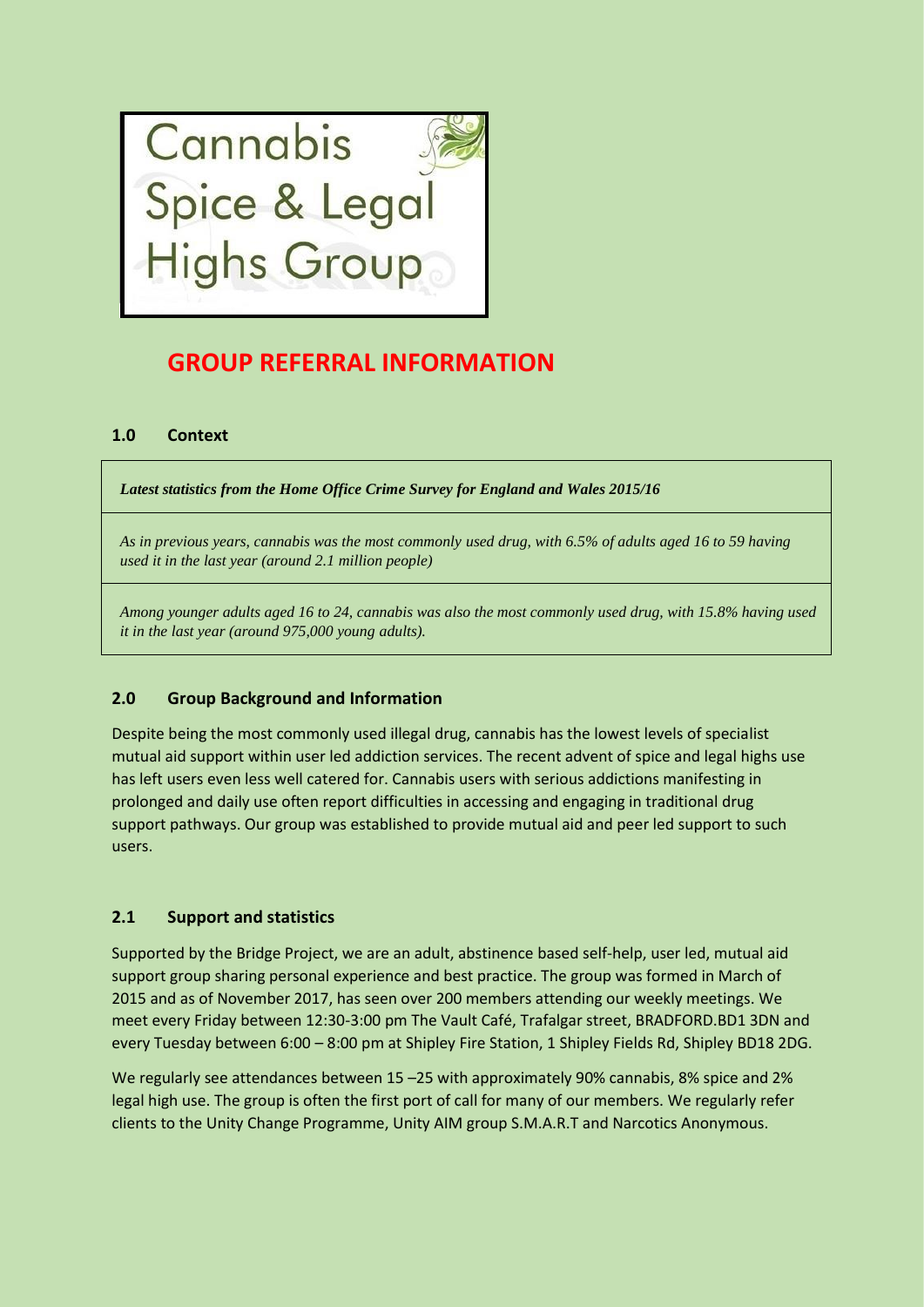

# **2.2 Social Media**

Our support group is extended beyond our regular meetings by the use of a secret Facebook page allowing communication, networking and the distribution of literature outside of normal support hours. A separate management committee oversees policy and administration of our online presence. We also run a public Facebook page to allow contact, information requests and generate support and understanding. Furthermore, we run a public Facebook page and a twitter account in addition to maintaining a website.

#### **3.0 Meetings**

We currently host 3 regular weekly meetings in Leeds, Bradford and Shipley. Our meetings operate on a mutual aid, self-help model. We also run several events in addition to our regular meetings, such as; social events for our members and workshops and presentations at- local universities, colleges, community centres and health care establishments. We are well supported by Bridge. both in the management and execution of the group's activities. We have seen numerous examples of success in our diverse cohort, supporting members with serious lifelong addictions and watching them grow and develop into volunteering, employment and general health and happiness.

#### REGULAR MEETINGS EVERY TUESDAY

6:00 - 8:00 pm Shipley Fire Station, 1 Shipley Fields Rd, SHIPLEY, BD18 2DG

[https://www.google.co.uk/maps/place/Shipley+Fire+Station/@53.8242023,-](https://www.google.co.uk/maps/place/Shipley+Fire+Station/@53.8242023,-1.7707536,1792m/data=!3m1!1e3!4m5!3m4!1s0x0:0x93bf2d1cf3379c67!8m2!3d53.8242023!4d-1.7707536) [1.7707536,1792m/data=!3m1!1e3!4m5!3m4!1s0x0:0x93bf2d1cf3379c67!8m2!3d53.8242023!4d-](https://www.google.co.uk/maps/place/Shipley+Fire+Station/@53.8242023,-1.7707536,1792m/data=!3m1!1e3!4m5!3m4!1s0x0:0x93bf2d1cf3379c67!8m2!3d53.8242023!4d-1.7707536)[1.7707536](https://www.google.co.uk/maps/place/Shipley+Fire+Station/@53.8242023,-1.7707536,1792m/data=!3m1!1e3!4m5!3m4!1s0x0:0x93bf2d1cf3379c67!8m2!3d53.8242023!4d-1.7707536)

#### REGULAR MEETINGS EVERY FRIDAY

12:30-3:00 pm The Vault at 30 Manningham Lane, BRADFORD, BD1 3DN. (Entrance down the side of Trafalgar street)

[https://www.google.co.uk/maps/place/The+Vault+Cafe/@53.7994152,-](https://www.google.co.uk/maps/place/The+Vault+Cafe/@53.7994152,-1.7596623,17z/data=!3m1!4b1!4m13!1m7!3m6!1s0x487be14d96f6b085:0xf47ea04ac3eb4b04!2s30+Manningham+Ln,+Bradford+BD1+3DN!3b1!8m2!3d53.7990129!4d-1.7578062!3m4!1s0x487be14d8e3c7485:0xa55375ef3fd6a011!8m2!3d53.7994121!4d-1.7574736?hl=en) [1.7596623,17z/data=!3m1!4b1!4m13!1m7!3m6!1s0x487be14d96f6b085:0xf47ea04ac3eb4b04!2s30](https://www.google.co.uk/maps/place/The+Vault+Cafe/@53.7994152,-1.7596623,17z/data=!3m1!4b1!4m13!1m7!3m6!1s0x487be14d96f6b085:0xf47ea04ac3eb4b04!2s30+Manningham+Ln,+Bradford+BD1+3DN!3b1!8m2!3d53.7990129!4d-1.7578062!3m4!1s0x487be14d8e3c7485:0xa55375ef3fd6a011!8m2!3d53.7994121!4d-1.7574736?hl=en) [+Manningham+Ln,+Bradford+BD1+3DN!3b1!8m2!3d53.7990129!4d-](https://www.google.co.uk/maps/place/The+Vault+Cafe/@53.7994152,-1.7596623,17z/data=!3m1!4b1!4m13!1m7!3m6!1s0x487be14d96f6b085:0xf47ea04ac3eb4b04!2s30+Manningham+Ln,+Bradford+BD1+3DN!3b1!8m2!3d53.7990129!4d-1.7578062!3m4!1s0x487be14d8e3c7485:0xa55375ef3fd6a011!8m2!3d53.7994121!4d-1.7574736?hl=en)[1.7578062!3m4!1s0x487be14d8e3c7485:0xa55375ef3fd6a011!8m2!3d53.7994121!4d-](https://www.google.co.uk/maps/place/The+Vault+Cafe/@53.7994152,-1.7596623,17z/data=!3m1!4b1!4m13!1m7!3m6!1s0x487be14d96f6b085:0xf47ea04ac3eb4b04!2s30+Manningham+Ln,+Bradford+BD1+3DN!3b1!8m2!3d53.7990129!4d-1.7578062!3m4!1s0x487be14d8e3c7485:0xa55375ef3fd6a011!8m2!3d53.7994121!4d-1.7574736?hl=en)[1.7574736?hl=en](https://www.google.co.uk/maps/place/The+Vault+Cafe/@53.7994152,-1.7596623,17z/data=!3m1!4b1!4m13!1m7!3m6!1s0x487be14d96f6b085:0xf47ea04ac3eb4b04!2s30+Manningham+Ln,+Bradford+BD1+3DN!3b1!8m2!3d53.7990129!4d-1.7578062!3m4!1s0x487be14d8e3c7485:0xa55375ef3fd6a011!8m2!3d53.7994121!4d-1.7574736?hl=en)

#### REGULAR MEETINGS EVERY SUNDAY

1:30 - 3:30 pm The Space, Unit 8, Gemini Business Park, Sheepscar Way, LEEDS. LS7 3JB.

[https://www.google.co.uk/maps/search/+Unit+8,+Gemini+Business+Park,+Sheepscar+](https://www.google.co.uk/maps/search/+Unit+8,+Gemini+Business+Park,+Sheepscar+Way,+Leeds.+LS7+3JB/@53.810762,-1.5378884,17z?hl=en&authuser=0) [Way,+Leeds.+LS7+3JB/@53.810762,-1.5378884,17z?hl=en&authuser=0](https://www.google.co.uk/maps/search/+Unit+8,+Gemini+Business+Park,+Sheepscar+Way,+Leeds.+LS7+3JB/@53.810762,-1.5378884,17z?hl=en&authuser=0)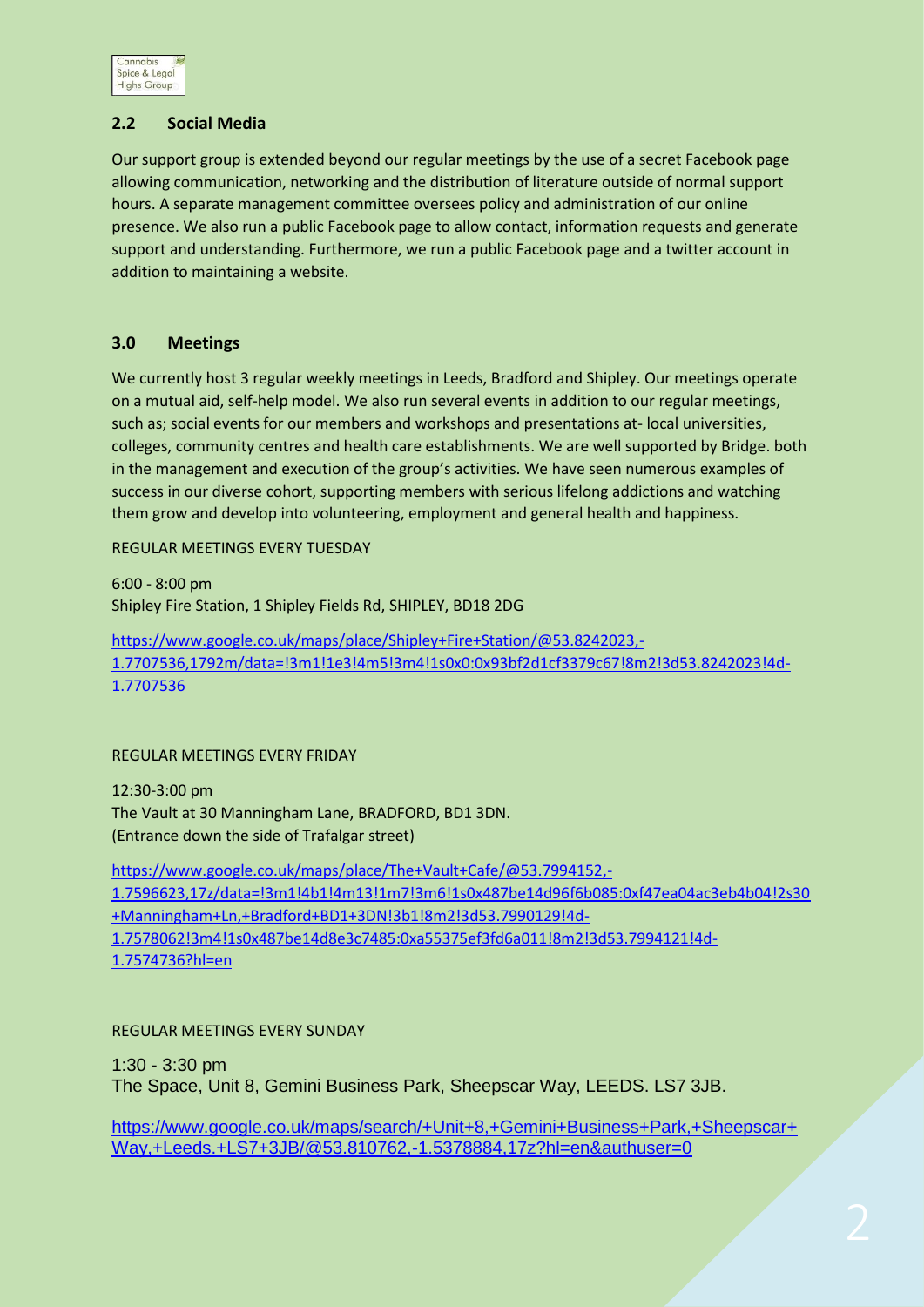

# **4.0 Referral Process**

Our meetings are user led and open to anyone who has a desire to end their addiction. We welcome support workers, managers, practitioners and carers to attend meetings on a confidential basis with their clients. No appointment is necessary, but you may wish to contact us beforehand using our contact methods listed below.

# **7.0 Contact Details**

Dave Memery Cannabis, Spice and Legal Highs Group Facilitator Mobile 07821 946883 [davemem3@gmail.com](mailto:davemem3@gmail.com)

Group voice mail: 07379 915 190

Group email: come [cslhginfo@gmail.com](mailto:cslhginfo@gmail.com) web: [https://www.cslhg.org](https://www.cslhg.org/) Facebook: <https://www.facebook.com/cslhg> Twitter: <https://twitter.com/cslhginfo> #cslhg <http://twubs.com/cslhg>